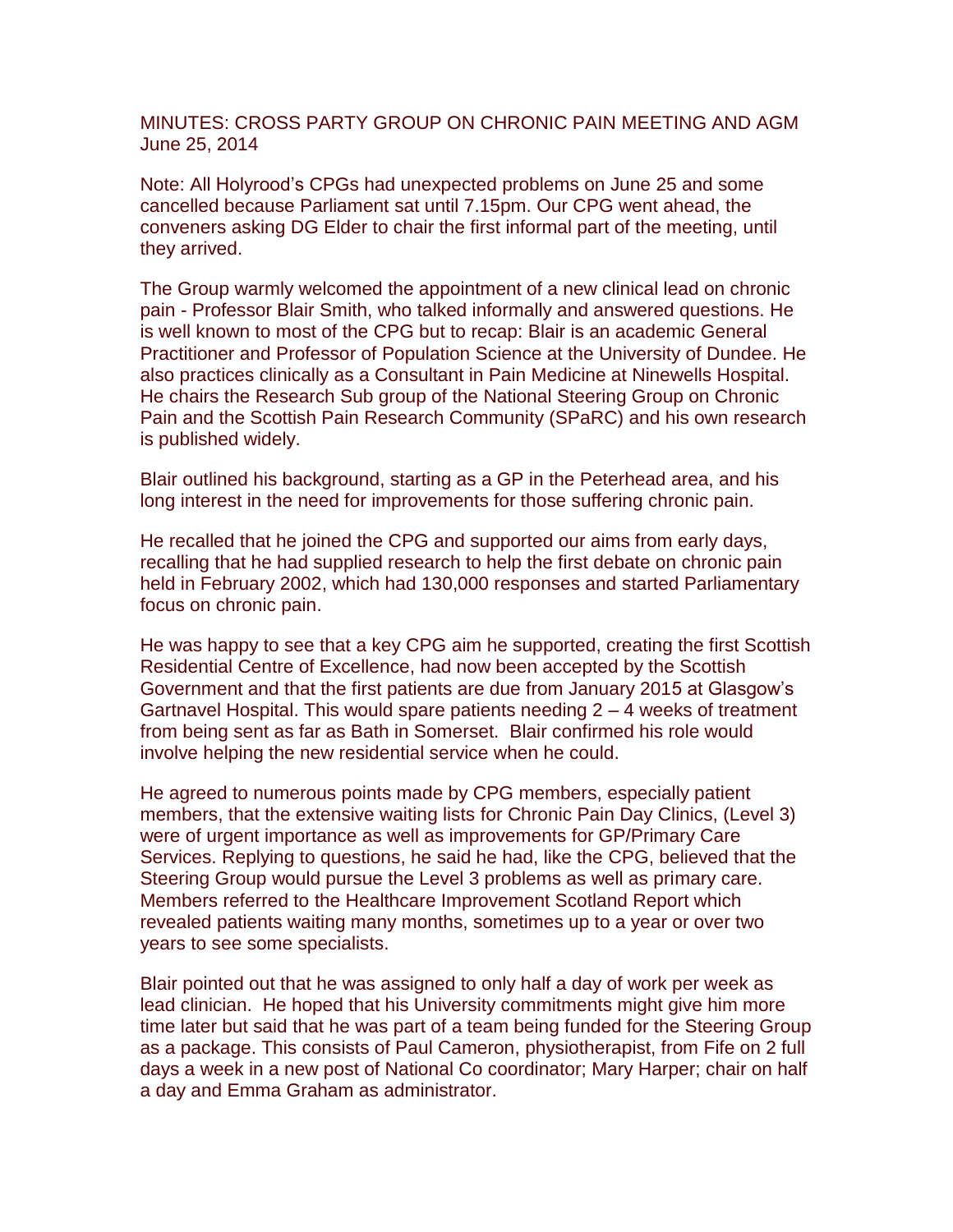Members expressed concern about Blair's "half day" working time. This was the first time they'd heard that, having assumed the new lead clinician would be on two days per week, like his two predecessors.

Blair heard from the CPG that the new Glasgow South hospital complex would treat teenage and young adult chronic pain patients, both residentially and at day clinics. He had not been informed of this by officials and would welcome hearing from the CPG.

**Action:** DG Elder to forward to Prof Blair Smith details of youth chronic pain services from Greater Glasgow & Clyde Health Board announced in 2013 and 2014.

Blair received applause and was thanked by everyone for speaking to us on a busy day for him and wished well.

**Meeting formal AGM–** Co conveners Jackie Baillie MSP and John Wilson MSP arrived from the late Parliamentary sitting. Jackie Baillie chaired.

Jackie Baillie and John Wilson were unanimously re-elected as co conveners.

Jackson Carlaw MSP could not make the AGM but had intimated he was ending his term of office. Members recorded appreciation of Jackson's years of service and support and were glad to learn that he wished to remain a member. (Applause)

Jacquie Forde, voluntary secretary, was resigning due to recent health problems which prevented her attendance at the AGM. She wrote that the Group had made "remarkable achievements for pain patients", thanked members for their support of her and wished to remain a member. The Co conveners recorded thanks to Jacquie for her hard work. (Applause)

Dorothy-Grace Elder was elected voluntary secretary unanimously.

Minutes of the AGM of May 29, 2013 were approved unanimously.

Minutes of the CPG meeting of April 1 2014 were approved unanimously.

## **Meeting: normal business.**

The co conveners were given details of Prof Blair Smith's talk earlier and agreed with the CPG's concern over his contract being for half a day a week. They had no knowledge of this, nor of there being a new appointment to the Steering Group of a chronic pain coordinator for two days a week. Several members said a major problem was that there was little transparency about the Steering Group and it was extremely difficult to find out what they, or the Service Improvement Groups (SIGs) were doing.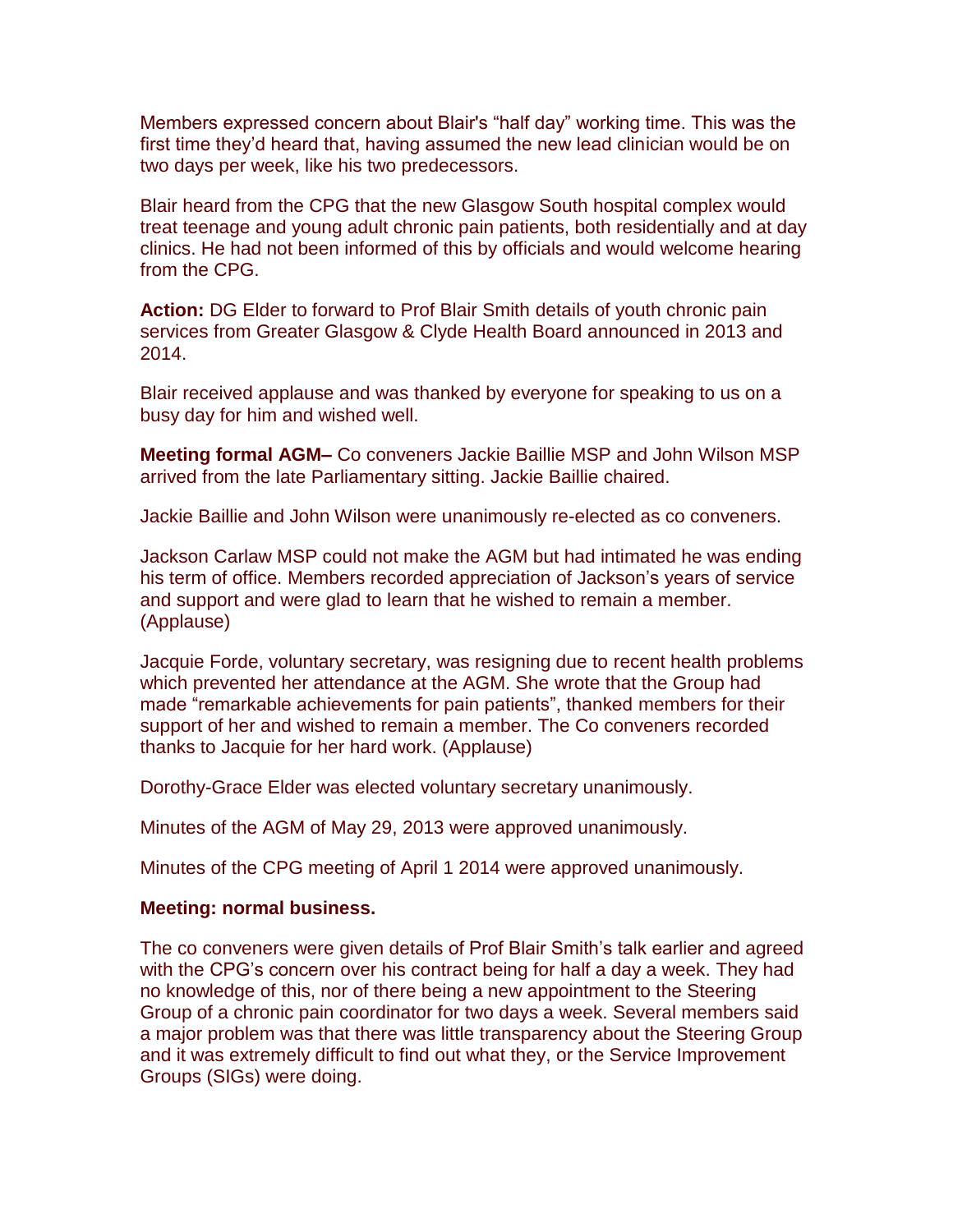The meeting heard that no minutes of the Steering Group had been published since December 2013 to date (June 25), but there had been two subsequent meetings in February and May 2014. Also, ten out of 14 of the Service Improvement Groups had still not made public their plans to improve services in local Boards. Plans had been promised for publication since April in a Parliamentary reply by Michael Matheson, public health minister, to Jackie Baillie MSP.

Jackie Baillie said lack of information from the National Steering Group was long standing and unacceptable. She was particularly concerned to discover if the local SIGs would deal with the priority issue for patients of long waiting lists for appointments at pain clinics. Members agreed that this must be addressed as a priority, following the Healthcare Improvement Scotland report in April 2014 showing waiting lists of, e.g., up to 2.5 years in some areas for a clinical psychology appointment.

The meeting agreed to send questions to the new chair of the Steering Group, Dr Mary Harper and a copy of the CPG's briefing on the current shortages.

Action: DG Elder, Secretary.

## **Secrecy.**

The above led to a discussion on secrecy. Several patients have already lodged complaints over the failure of SIGs or Edinburgh officials to respond or provide information when they tried to volunteer as patient representatives for SIGs or the Steering Group. But a health professional outlined a similar experience and had become so concerned she travelled from Aberdeen to inform of facing "remarkable secretiveness" after asking about the local Grampian SIG.

Ms Kathleen Powderly, a former NHS nurse and midwife, now an acupuncturist, wanted to know what Grampian's SIG would do. Grampian was of particular concern to the HIS report, which stated that it had, at 31 weeks, the longest waiting times for first appointments in Scotland.

Ms Powderly said she had served on the SIGN guidelines for two years, was enthusiastic about SIGs, and wanted some information for patients and herself, having contemplated volunteering. She said what resulted shocked her as, repeatedly, she encountered extreme reluctance to provide information. She'd had "seven wasted months, including being passed from pillar to post, with no one willing to provide ordinary information" The first few months involved no reply to emails (a pattern similar to non replies to patient volunteers, two CPG members pointed out). Ms Powderly re-contacted, and the Chronic Pain Co ordinator, Paul Cameron, referred her to the website [www.chronicpainscotland](http://www.chronicpainscotland/) for local SIG information. But Grampian was among the ten SIGs which haven't put their plans online. All she sought was an informative call or email. Instead, she was next invited to two meetings with Grampian's SIG leaders. She found